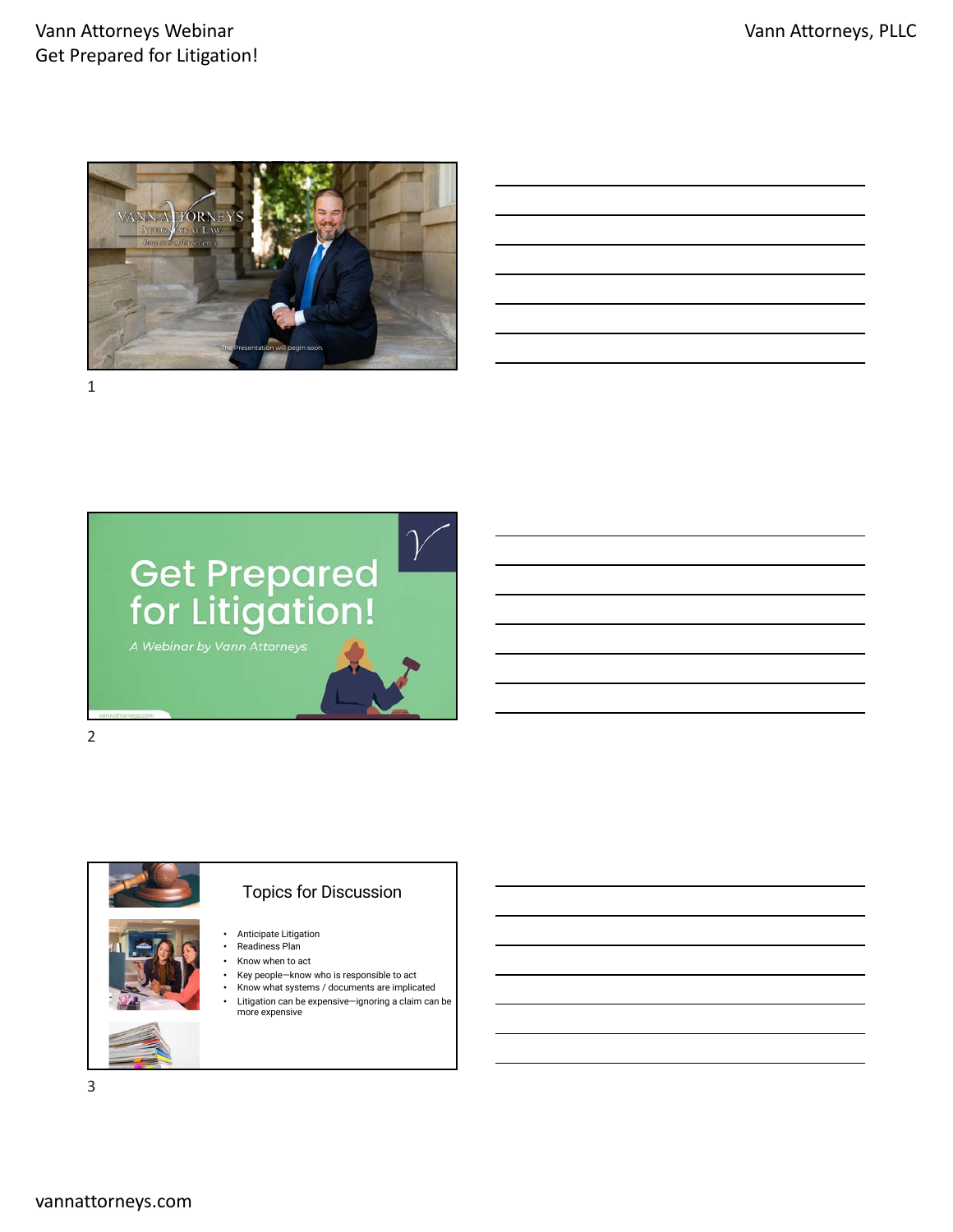

4



## When do I need to act?

- Duty to preserve
- Reasonable anticipation of litigation
- How do you define and recognize the triggers? Obvious triggers—lawsuit or subpoena served
	- Subtle triggers—meeting, conversation, email Mixed circumstances—accident, termination
- Define triggers
- 
- Document occurrences<br>• Send Litigation Hold No
	- Send Litigation Hold Notice communicate!

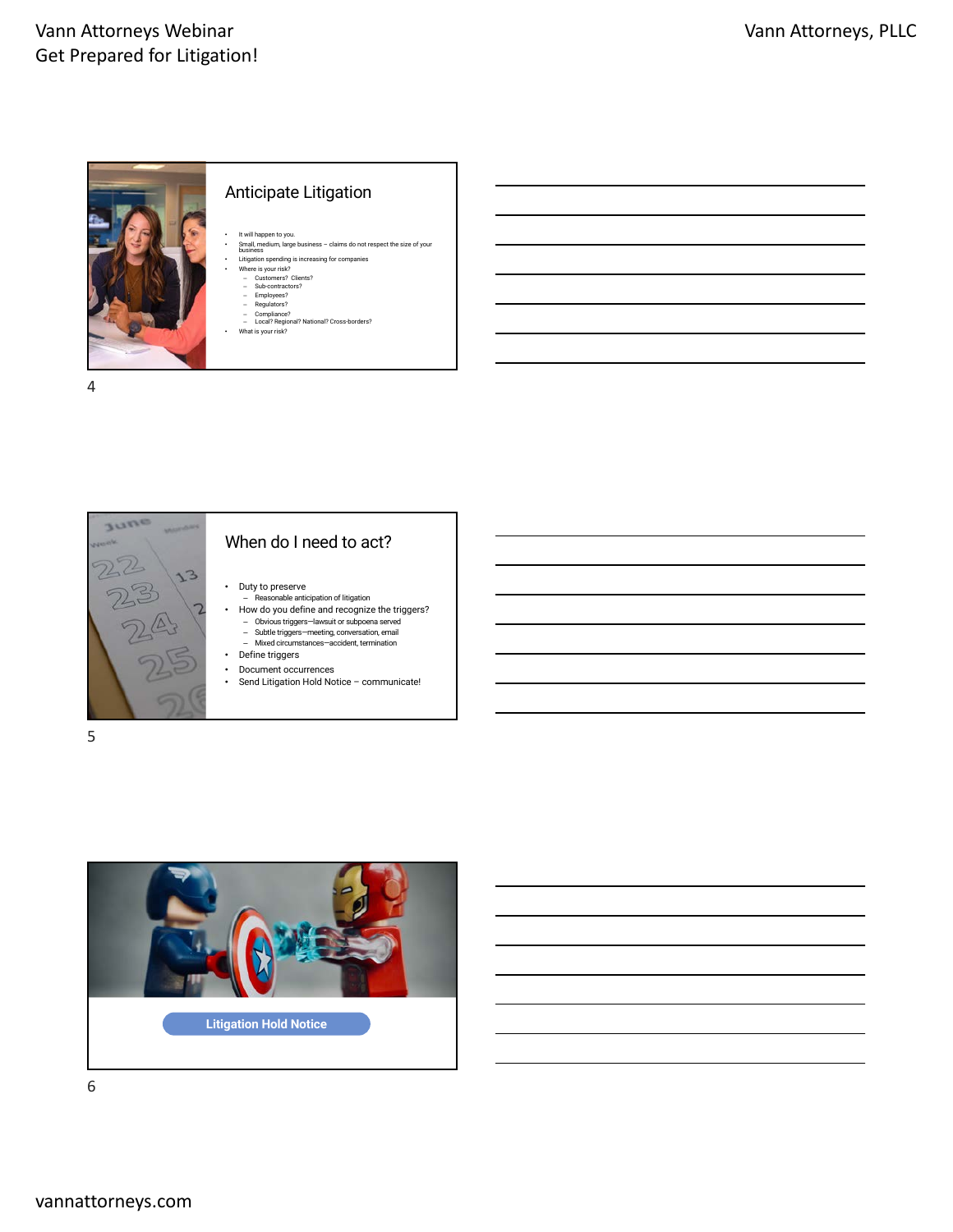

## Sample Litigation Hold Notice Wake County

- **ATTEMTON PFACE:** This Legal Hold Notice ("Notice") contains important<br>and information regarding the need to save and preserve certain documents<br>and information related to *Iron Man v. Ceptoin America Lowssit*. All<br>employ
- even as to electronically-stored information on back-up tapes.<br>
Mease understand that document preservation is both a company and an<br>
information are considered in the preservation is both a company and an<br>
information is

7

### Sample Litigation Hold Notice Wake County

- 
- **EXADON EXE THE NOTICE:** Marvel, Inc. possesses documents and ESI are potentially relevant to the *Iron Man v. Coptoin*<br>**COBUGATION:** The imperative that you immediately take every reasonable step necessary to preserve, an
- Notice COMPIDENTIALITY, NOTIFICATION REGARDING DISTRIBUTION LIST: The fact that a lawsuit has been filed, and any<br>communication regarding it, including this litigation hold Notice, should be lest strictly confidential and
- 

8



### Sample Litigation Hold Notice Wake County

**DEFINITION OF DOCUMENTS:** "Documents" are more than just paper records. The term "Documents" is used in this Notice in its broadest possible context and covers all computer files and written, recorded, or graphic materials of every kind. It means all documents and <mark>all forms of</mark><br><mark>information</mark> of any type, and all other preserved data,<br>regardless of whether it is hard copy or electronic and regardless of the storage medium. All Potentially Relevant Documents must be preserved, including any "personal" copies you have saved separately from any "official" or "firm" file.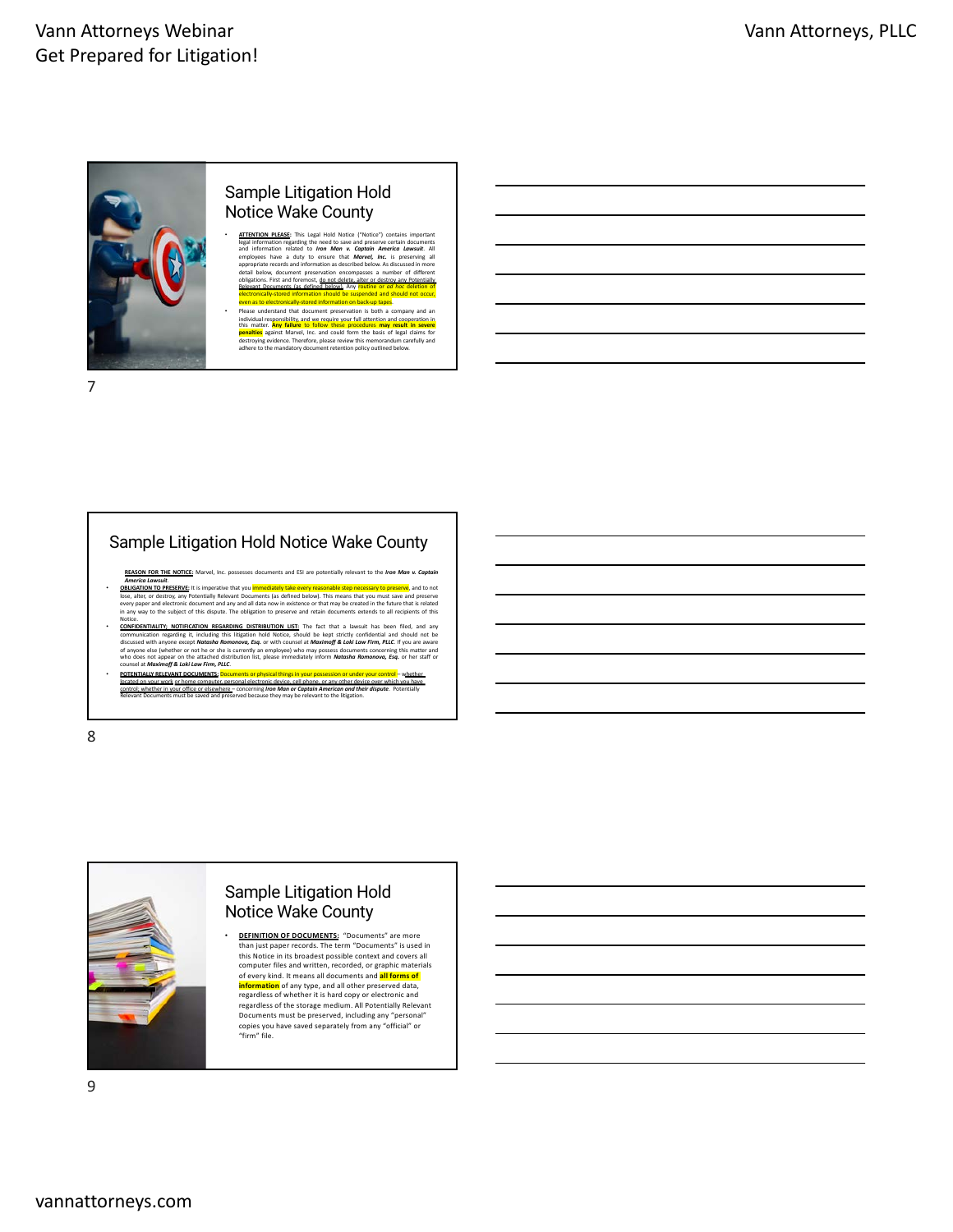## Vann Attorneys Webinar Get Prepared for Litigation!

#### Sample Litigation Hold Notice Wake County

- PRESERVATION IN PLACE AND IN CURRENT FORM: Marvel, Inc. has a legal obligation to preserve all relevant paper and electronic<br>documents and all relevant physical things in the form in which they were created and maintained – For example, if the document is paper clipped, leave the paper clip on it. If the document has post-it notes on it, leave the post-it notes on it. Documentsshould be filed as you normally maintain them.
- Do not copy electronic files and delete the originals, and **do not change the format of electronic fiee** (e.g., from doct optifies containing Potentially Responsive Documents must be retained and individuals, or any fire
- You need not and should not create any records that do not currently exist to respond to this request. You must simply preserve all<br>documents in the categories described above that have already been created or that are
- busines activities.<br>This Notice is intended to preserve Potentially Relevant Documents. As a follow-up to this Notice, coursel for *Manwel, Inc., Maximoff &*<br>Dold Low Pirm, PLLC, will be involved in the company's process o

10



### Sample Litigation Hold Notice Wake County

**CONTINUING OBLIGATION TO PRESERVE DOCUMENTS:**<br>Even after your Potentially Responsive Documents have<br>been collected, you must continue to preserve your<br>responsive documents until instructed otherwise. Your preservation obligations are ongoing requirements. Any responsive documents that you receive or create after your documents have been collected also must be preserved.

11



### What does Notice look like?

- Summons and complaint
- Subpoena
- Notice of investigation Notice of audit
- Threat by employee
- Complaint by customer
- Social media post
- Accident / injury / other event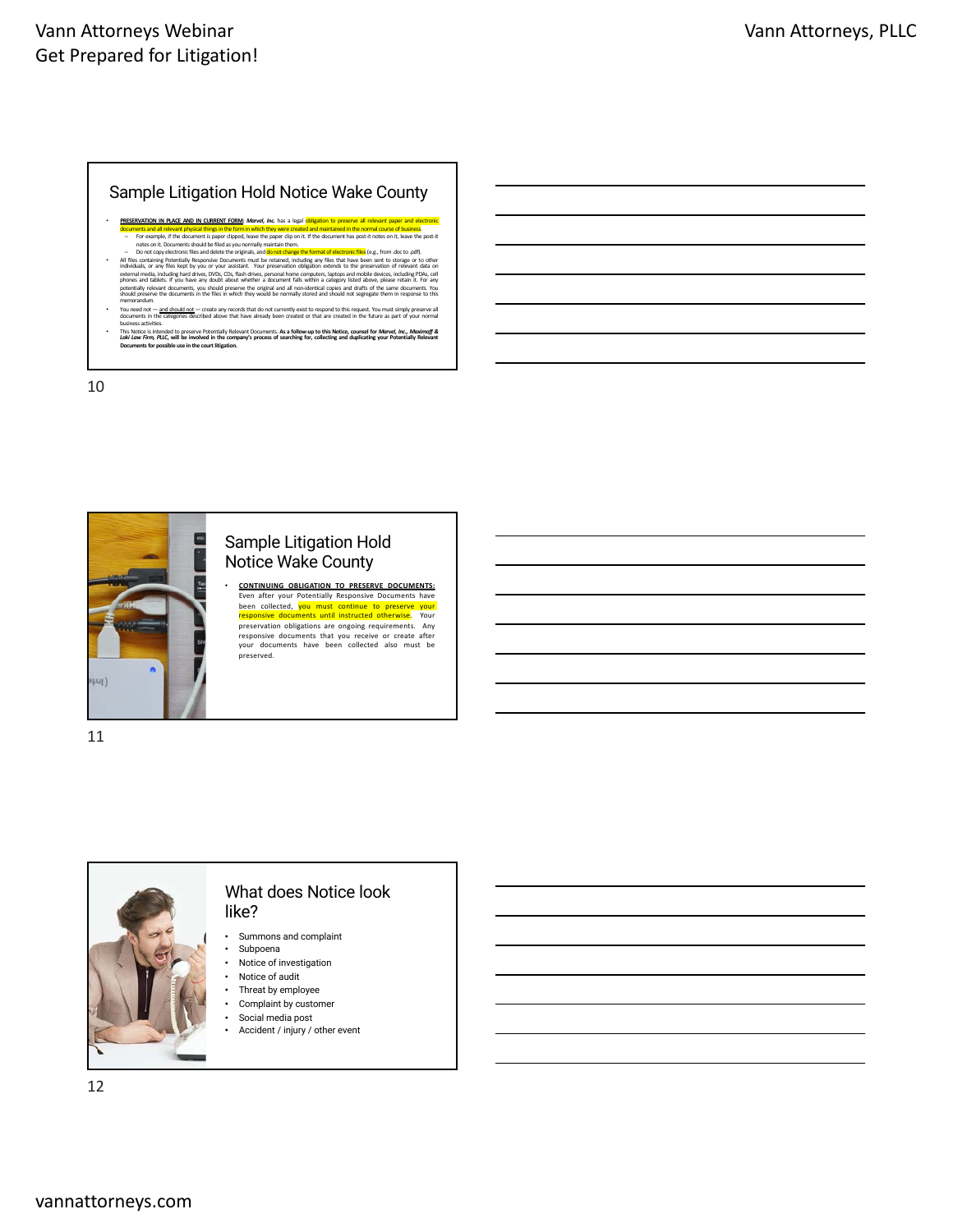

13



14



## Systems Involved

People Involved

• Managers  $\ensuremath{\mathsf{HR}}$ Accounting • IT • Compliance<br>• Legal / Outs • Legal / Outside legal

- IT systems • Document storage
- 
- Emails
- Texts<br>• Chate • Chats
- Information databases
- Outside devices
	-
	- Laptops Smart devices, tablets, and phones Multiple offices
-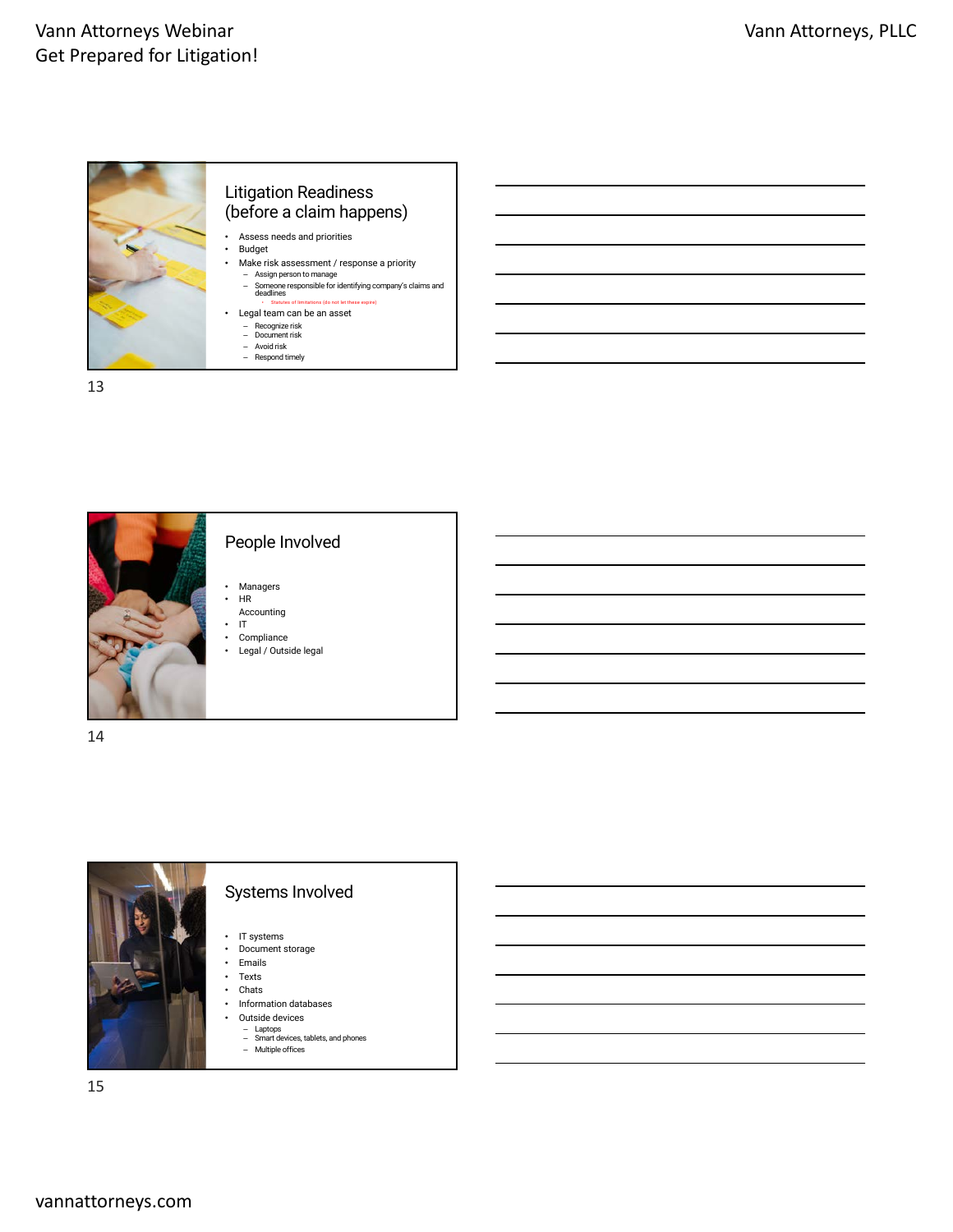

16



#### Litigation can be expensive; ignoring litigation can be VERY expensive

- Federal Court
- 21 days to respond to summons and complaint NC State Court
- 30 days to respond to summons and complaint • Subpoena
- (NC) 10 days to serve objections or before response date in subpoena
- (Federal) 14 days to serve objections or before response date in subpoena Regulatory Notice
- Must respond by date set forth in notice

17



#### Consequences for Late or No Response

• Entry of Default

- Forfeit ability to answer and assert defenses • Entry of Default Judgment – Judgment may be entered as requested by
- Plaintiff • Waiver of objections to requests or subpoena
- Confidentiality, trade secrets, attorney-client communications • Potential regulatory penalties or fines
-